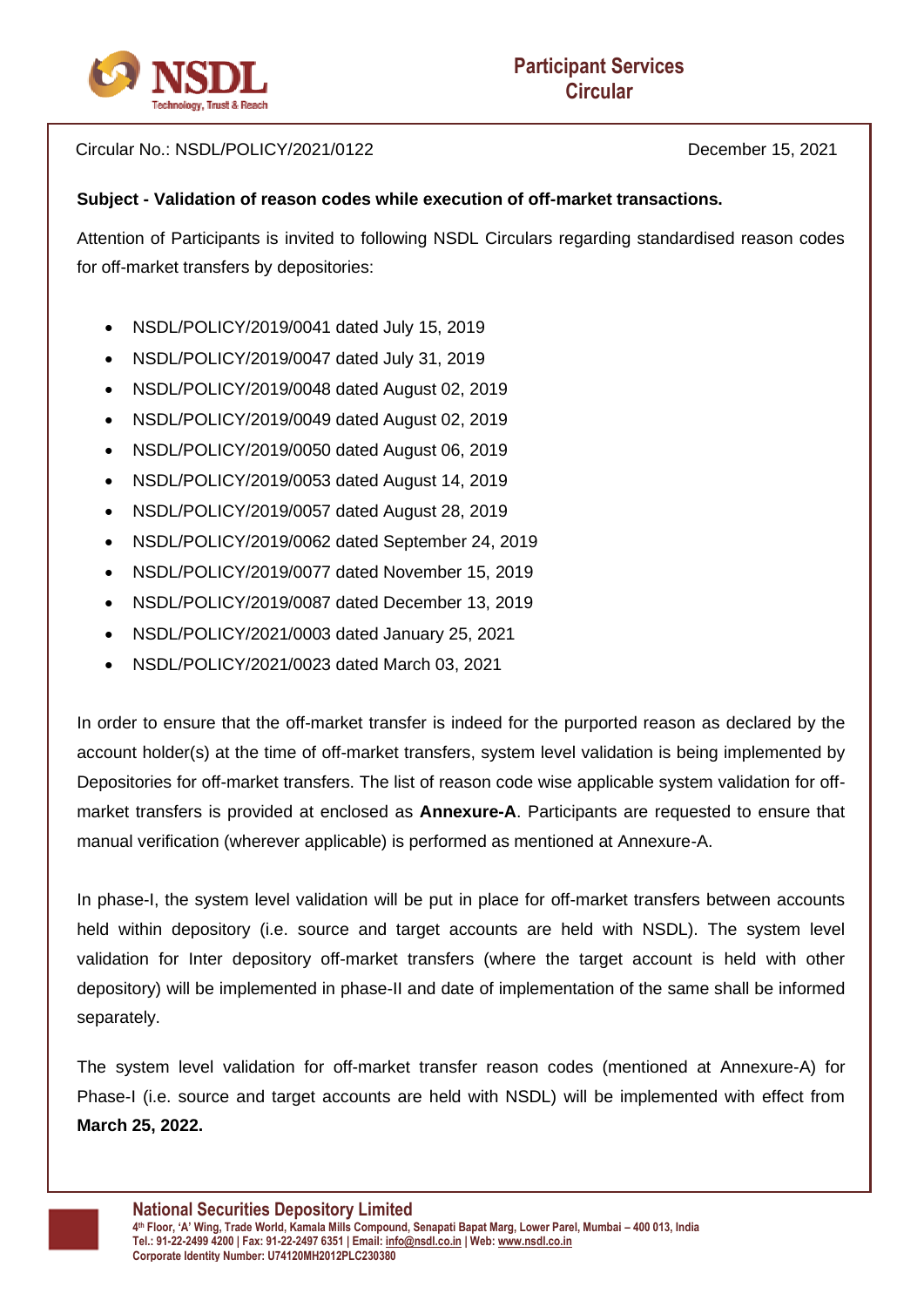

5. To incorporate validations for below mentioned reason codes, NSDL has made changes in its system details of which is provided below:

| Sr. No. | <b>Reason Code</b> | <b>Reason Code Description</b>                                                                        |
|---------|--------------------|-------------------------------------------------------------------------------------------------------|
|         | 23                 | Transfer of securities from/to account of PMS provider to/from the<br>account of its various clients. |
|         | 24                 | Margin to Custodian                                                                                   |
| ว       | 25                 | Margin returned by Custodian                                                                          |
|         | 29                 | Deposit of securities with Escrow Agent and its return                                                |

## **a) Introduction of following sub-types:**

| <b>Account</b><br>Category | <b>Client Type</b><br>(Existing) | <b>Client Type</b><br>code<br>(Existing) | <b>New Client Sub-type</b><br>description      | <b>New Client sub-</b><br>type code |
|----------------------------|----------------------------------|------------------------------------------|------------------------------------------------|-------------------------------------|
| Corporates                 | <b>Body Corporate</b>            | 5                                        | <b>Client Collateral account-</b><br>Custodian | 39                                  |
|                            |                                  | 5                                        | <b>Escrow Account</b>                          | 40                                  |
| Corporates                 | Bank                             | 10                                       | Client Collateral account-<br>Custodian        | 12                                  |
|                            |                                  | 10                                       | <b>Escrow Account</b>                          | 13                                  |

Participants are requested to take note that new demat accounts for the aforesaid type of clients are opened as per the aforesaid account sub-types (refer NSDL circular no. NSDL/Policy/2021/0098 dated September 25, 2021). Participants shall be required to modify the account sub-type of applicable existing accounts to the aforesaid account sub-types based on internal records/ back-office system or account holder's request on or before March 25, 2022, so as to continue use of applicable Off-Market transfer reason codes. The facility to open new demat accounts and modify the existing accounts with the above mentioned Client sub-types will be made available to Participants/Custodian of securities (Custodians) in Local DPM version 7.50 which will be released on EOD of December 24, 2021.

## **b) Introduction of flag to identify the demat account of PMS service provider:**

Participants are requested to take note that NSDL shall provide a facility to Participants to open new demat accounts to identify the demat account of PMS service provider and also allow to enable the flag for all existing accounts in order to facilitate the Off-Market transfers with reason code such as "*Transfer of securities from/to account of PMS provider to/from the account of its various clients*" in Client Maintenance Module of Local DPM system. This facility will be made available to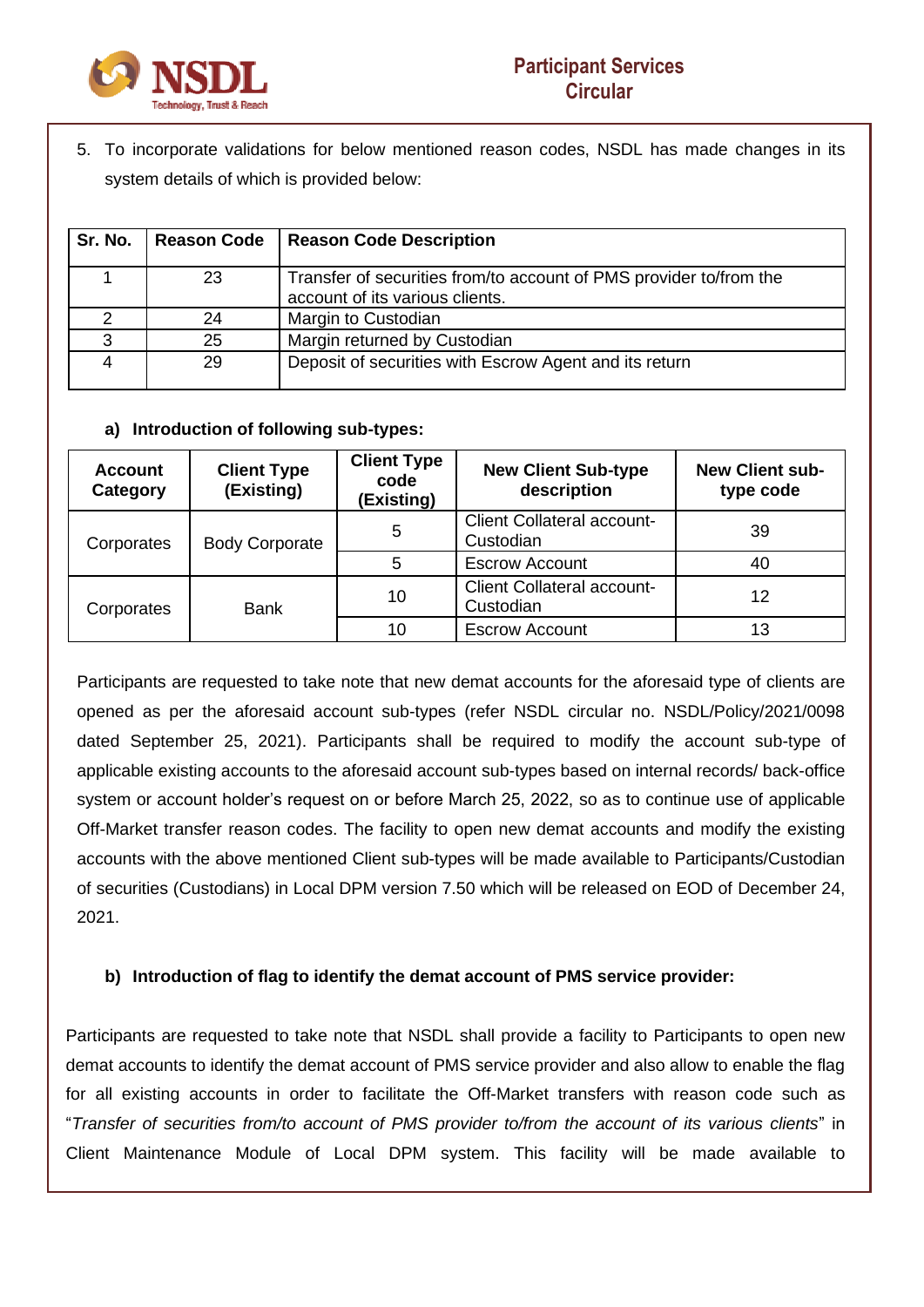

Participants/Custodian of securities (Custodians) in Local DPM version 7.50 which will be released on EOD of December 24, 2021. Participants are requested to verify and enable the flag in all applicable existing accounts in the local DPM system based on internal records/ back-office system or PMS account holder's request on or before March 25, 2022 to avoid non-execution of off-market instructions due to implementation of reason code validations.

Participants are advised to disseminate contents of this circular to their concerned clients to enable them to take utmost care to avoid non-execution of off-market instructions due to implementation of reason code validations. Participants are also advised to take steps to educate their clients for selecting appropriate reason code while executing off-market transfer. Any deviation in selecting the reason code should be brought to the notice of clients to avoid failure of off-market transfers. Participants are further requested to take note of above and initiate suitable back-office changes.

For and on behalf of **National Securities Depository Limited**

**Gayak Jalan Manager**

Enclosed: One

 $\overline{\Gamma}$ 

| <b>FORTHCOMING COMPLIANCE</b> |           |                 |                                             |                        |           |                                                           |
|-------------------------------|-----------|-----------------|---------------------------------------------|------------------------|-----------|-----------------------------------------------------------|
| <b>Particulars</b>            |           | <b>Deadline</b> | <b>Manner of</b><br>sendina                 |                        | Reference |                                                           |
| Investor<br>(Monthly)         | Grievance | Report          | 10th<br>Bv<br>the<br>of<br>following month. | Through<br><b>PASS</b> | e-        | Circular No. NSDL/POLICY/2015/0096 dated October 29, 2015 |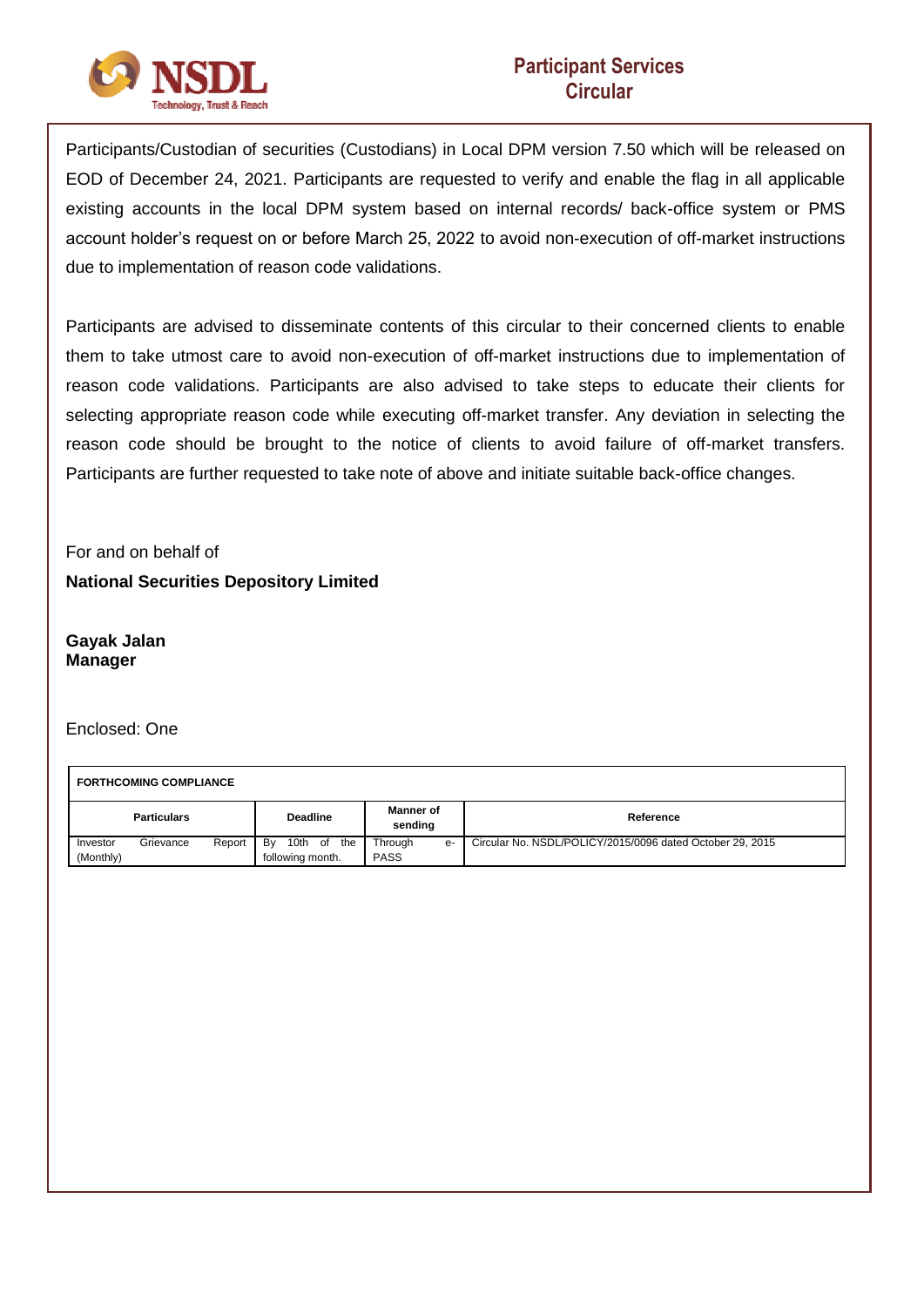| <b>Annexure A</b> |                           |                                                                         |                                                                                                                                                                                                                                                                                                                                                                                                                                                                                                                                                                                          |                                                                                                                                                                                                                                                                                           |  |
|-------------------|---------------------------|-------------------------------------------------------------------------|------------------------------------------------------------------------------------------------------------------------------------------------------------------------------------------------------------------------------------------------------------------------------------------------------------------------------------------------------------------------------------------------------------------------------------------------------------------------------------------------------------------------------------------------------------------------------------------|-------------------------------------------------------------------------------------------------------------------------------------------------------------------------------------------------------------------------------------------------------------------------------------------|--|
| Sr. no.           | <b>Reason</b><br>Code No. | <b>Reason Code Description</b>                                          | <b>System validation by Depository</b>                                                                                                                                                                                                                                                                                                                                                                                                                                                                                                                                                   | <b>Manual Verification by Participant (if any)</b>                                                                                                                                                                                                                                        |  |
| $\mathbf{1}$      | $\overline{4}$            | <b>Transfer to own account</b>                                          | Transfers with this reason code would be permitted<br>from / to all type of Beneficial Owner accounts like<br>Resident, NRI, HUF, Body Corporates, etc. provided PAN<br>and pattern of holding i.e. account holders is same in<br>source and target demat account.<br>E.g. if PAN in source account is 'A', 'B' & 'C', than First,<br>Second & Third Holder PAN in target account should also<br>be 'A', 'B' & 'C'.<br>Exceptions to above include Pool Accounts & Stock<br>Broker accounts stated at Note 1 & 2 below, where<br>transfers with this reason code would not be permitted. | In case target account is in other Depository (i.e. DP of<br>CDSL), DP shall take Client Master List (CML) of target<br>account for validation.                                                                                                                                           |  |
| 2                 | 96                        | <b>Implementation of</b><br>Govt./Regulatory<br><b>Direction/Orders</b> | Transfers with this reason code would be permitted<br>from / to all type of Beneficial Owner accounts like<br>Resident, NRI, HUF, Body Corporates, etc.<br>Exception on the above include validation for Transfer<br>from Stock Broker Client Collateral account and Stock<br>Broker Collateral account to be permitted only to 'Stock<br>Broker - Proprietary Account' with this reason code as<br>per SEBI Circular on Enhanced Supervision.                                                                                                                                           | Participant to process these types of transfers based on<br>copy of Govt./Regulatory Direction/Orders only.                                                                                                                                                                               |  |
| 3                 | 97                        | <b>Erroneous Transfer pertaining</b><br>to Client Securities            | Transfers with this reason code would be permitted<br>From / To all type of Beneficial Owner accounts like<br>Resident, NRI, HUF, Body Corporates, etc.<br>Exception on the above include validation for Transfer<br>from Stock Broker Client Collateral account and Stock<br>Broker Collateral account to be permitted only to 'Stock<br>Broker - Proprietary Account' with this reason code as<br>per SEBI Circular on Enhanced Supervision.                                                                                                                                           | For these type of transfers, request and supporting<br>documents from Source DP / Client / Depository /<br>Statutory Authority need to be collected and kept in<br>record by Participant. 100% Concurrent Audit of<br>documents relying upon which transfer carried out is to<br>be done. |  |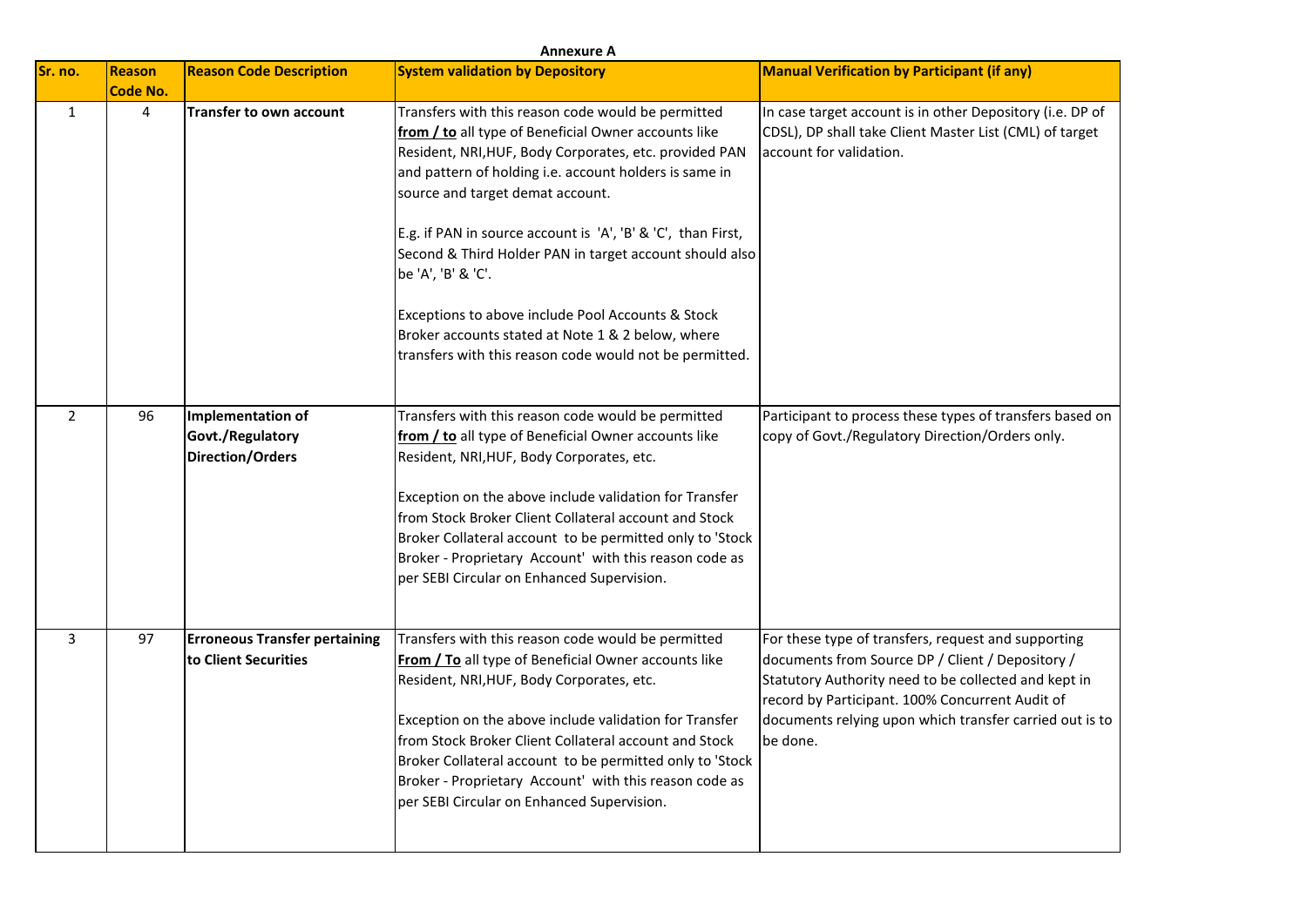| Sr. no. | Reason   | <b>Reason Code Description</b>    | <b>System validation by Depository</b>                   | <b>Manual Verification by Participant (if any)</b> |
|---------|----------|-----------------------------------|----------------------------------------------------------|----------------------------------------------------|
|         | Code No. |                                   |                                                          |                                                    |
| 4       | 12       | <b>Buy-back</b>                   | Transfers with this reason code would be permitted       |                                                    |
|         |          |                                   | From                                                     |                                                    |
|         |          |                                   | all type of accounts like Resident, NRI, HUF, Body       |                                                    |
|         |          |                                   | Corporates, etc.                                         |                                                    |
|         |          |                                   | <u>To</u>                                                |                                                    |
|         |          |                                   | only those accounts which are enabled to receive         |                                                    |
|         |          |                                   | securities for buy-back as per the request and details   |                                                    |
|         |          |                                   | received from concerned Issuer.                          |                                                    |
|         |          |                                   |                                                          |                                                    |
| 5       | 13       | <b>Open offer for Acquisition</b> | Transfers with this reason code would be permitted       |                                                    |
|         |          |                                   | From                                                     |                                                    |
|         |          |                                   | all type of accounts like Resident, NRI, HUF, Body       |                                                    |
|         |          |                                   | Corporates, etc.                                         |                                                    |
|         |          |                                   | <u>To</u>                                                |                                                    |
|         |          |                                   | only those accounts which are enabled to receive         |                                                    |
|         |          |                                   | securities for open offer as per the request and details |                                                    |
|         |          |                                   | received from concerned Issuer.                          |                                                    |
|         |          |                                   |                                                          |                                                    |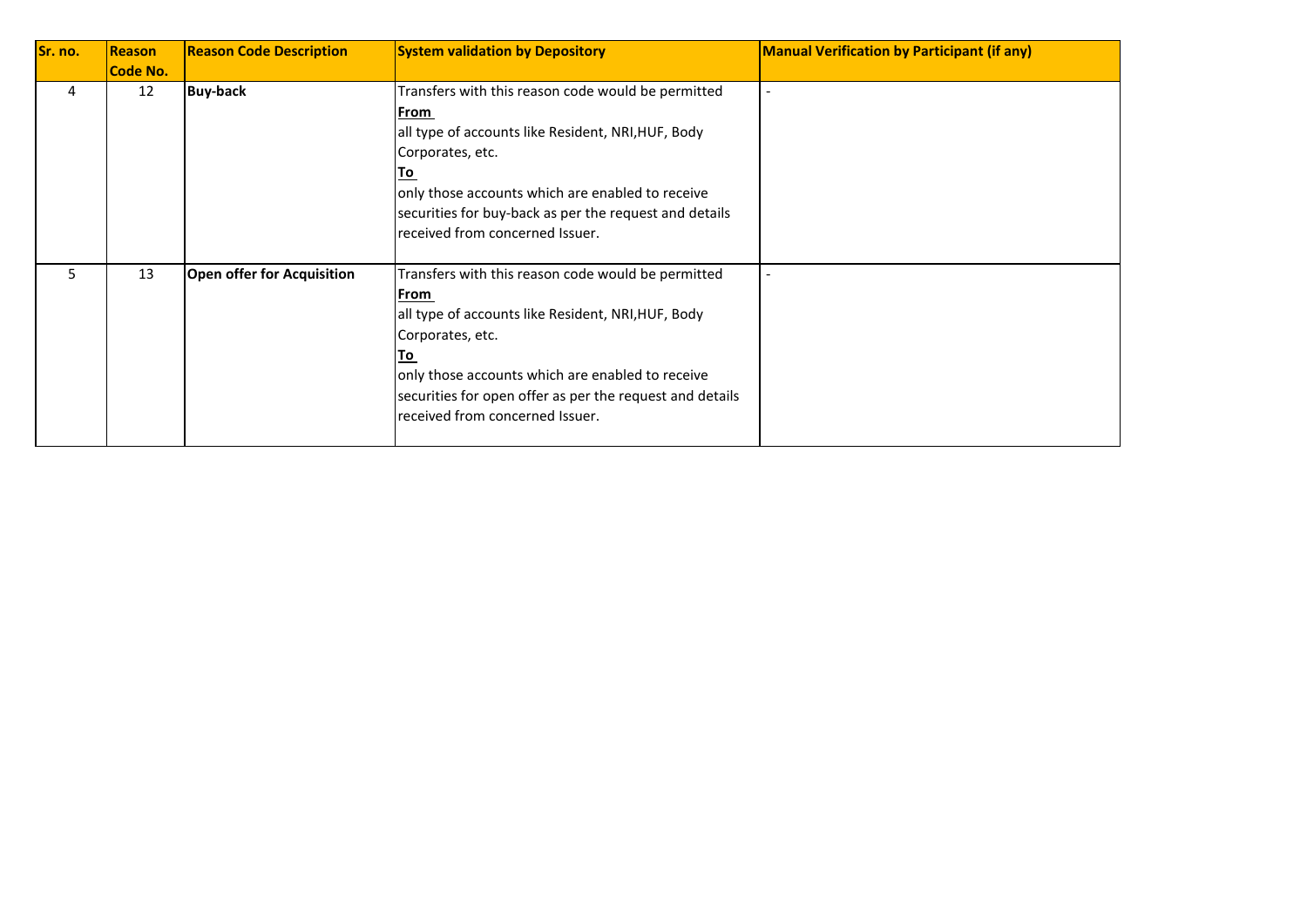| Sr. no.        | <b>Reason</b>   | <b>Reason Code Description</b>                          | <b>System validation by Depository</b>                                                                                                                                                                                                                                                                                                                                                                                                                                                                                                                                                                                                                                                                                                                                                                              | <b>Manual Verification by Participant (if any)</b> |
|----------------|-----------------|---------------------------------------------------------|---------------------------------------------------------------------------------------------------------------------------------------------------------------------------------------------------------------------------------------------------------------------------------------------------------------------------------------------------------------------------------------------------------------------------------------------------------------------------------------------------------------------------------------------------------------------------------------------------------------------------------------------------------------------------------------------------------------------------------------------------------------------------------------------------------------------|----------------------------------------------------|
|                | <b>Code No.</b> |                                                         |                                                                                                                                                                                                                                                                                                                                                                                                                                                                                                                                                                                                                                                                                                                                                                                                                     |                                                    |
| 6              | 3               | Margin returned by stock<br>broker / PCM                | Transfer with this reason code shall be permitted only<br>From<br>Stock Broker - Client Margin Trading Securities Account,<br>Stock Broker - Client Collateral Account & PCM.<br>To<br>the concerned trading clients of the TM/CM based on<br>the UCC data provided by Stock Exchanges.<br>Exceptions include Pool Account (Note 1) & Stock Broker<br>Client Collateral Accounts, Stock Broker - Client Margin<br>Trading Securities Account and Stock Broker - Collateral<br>Account, where transfers with this reason code would<br>not be permitted.<br>[Persuant to SEBI circular on margin pledge, system is<br>implemented for margin pledge directly from client<br>accounts to TM/CM. Thus, this reason code will be kept<br>active till the time respective Stock Broker related<br>Accounts gets closed]. |                                                    |
| $\overline{7}$ | 94              | <b>Refund of securities by IEPF</b><br><b>Authority</b> | Transfer with this reason code shall be permitted only<br><b>From</b><br>dedicated demat account of IEPF i.e. demat account<br>Type - Investor Education Protection Fund (IEPF)<br>To<br>All type of accounts.                                                                                                                                                                                                                                                                                                                                                                                                                                                                                                                                                                                                      |                                                    |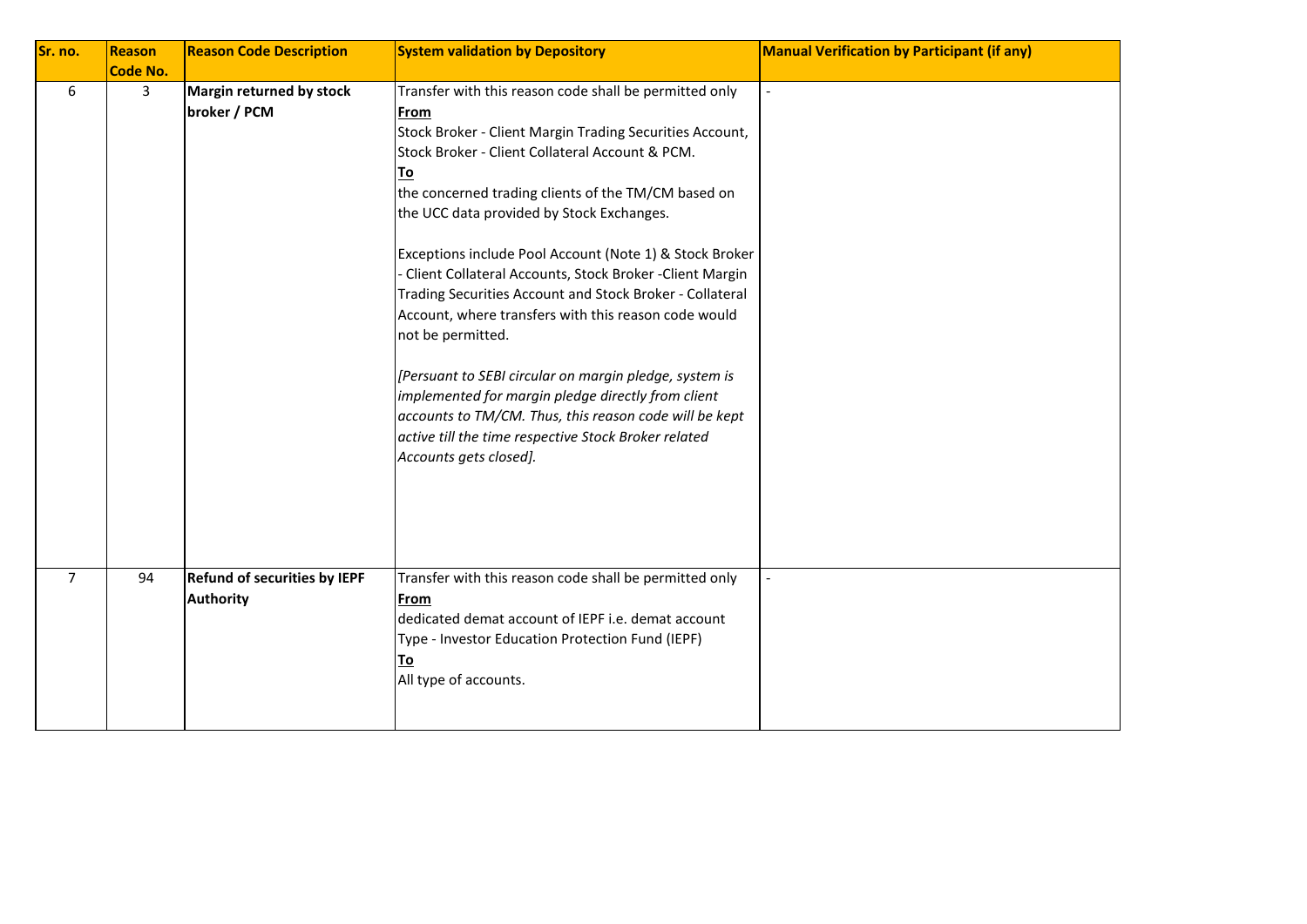| Sr. no. | Reason<br><b>Code No.</b> | <b>Reason Code Description</b>                                                                    | <b>System validation by Depository</b>                                                                                                                                                                                                                                                                                                                                                                             | <b>Manual Verification by Participant (if any)</b>                                                                                                       |
|---------|---------------------------|---------------------------------------------------------------------------------------------------|--------------------------------------------------------------------------------------------------------------------------------------------------------------------------------------------------------------------------------------------------------------------------------------------------------------------------------------------------------------------------------------------------------------------|----------------------------------------------------------------------------------------------------------------------------------------------------------|
| 8       | 95                        | <b>ESOP/Transfer to employee</b>                                                                  | Transfer with this reason code shall be permitted only<br>From<br>account Type - Trust<br>account sub-type - Employee Stock Option / Employee<br><b>Stock Purchase</b><br><u>To</u><br>All type of accounts                                                                                                                                                                                                        |                                                                                                                                                          |
| 9       | 18                        | <b>Conversion of Depository</b><br><b>Receipt (DR) to underlying</b><br>securities and vice versa | Transfer with this reason code shall be permitted only<br>if either From (source) /To (target) account is opened<br>under following account categories:<br>DR -Depository Receipt category<br>Overseas Depository - Underlying DR.                                                                                                                                                                                 | In case target account is in other depository (i.e. DP of<br>CDSL), source DP shall take CML of target account for<br>ascertaining the account category. |
| 10      | 17                        | Dissolution/Restructuring/Win<br>ding up of Partnership<br>Firm/Trust                             | Transfers with this reason code would be permitted<br>from / to all type of Beneficial Owner accounts.<br>Exceptions to above include Pool Accounts & Stock<br>Broker accounts stated at Note 1 & 2 below, where<br>transfers with this reason code would not be permitted.                                                                                                                                        | For these type of transfers, supporting documents<br>needs to be provided by transferor/account holder(s)<br>to its Participants.                        |
| 11      | 16                        | Merger/Demerger of<br>corporate entity                                                            | Transfer with this reason code shall be permitted<br><b>From / To following type of accounts only:</b><br>1) Body Corporate<br>2) Bank<br>3) Foreign Portfolio Investor Corporate<br>4) Alternate Investment Fund<br>5) Mutual Fund<br>6) QIB<br>Exceptions to above include Pool Accounts & Stock<br>Broker accounts stated at Note 1 & 2 below, where<br>transfers with this reason code would not be permitted. | For these types of transfers supporting documents<br>needs to be provided by corporate entity to its<br>Participant.                                     |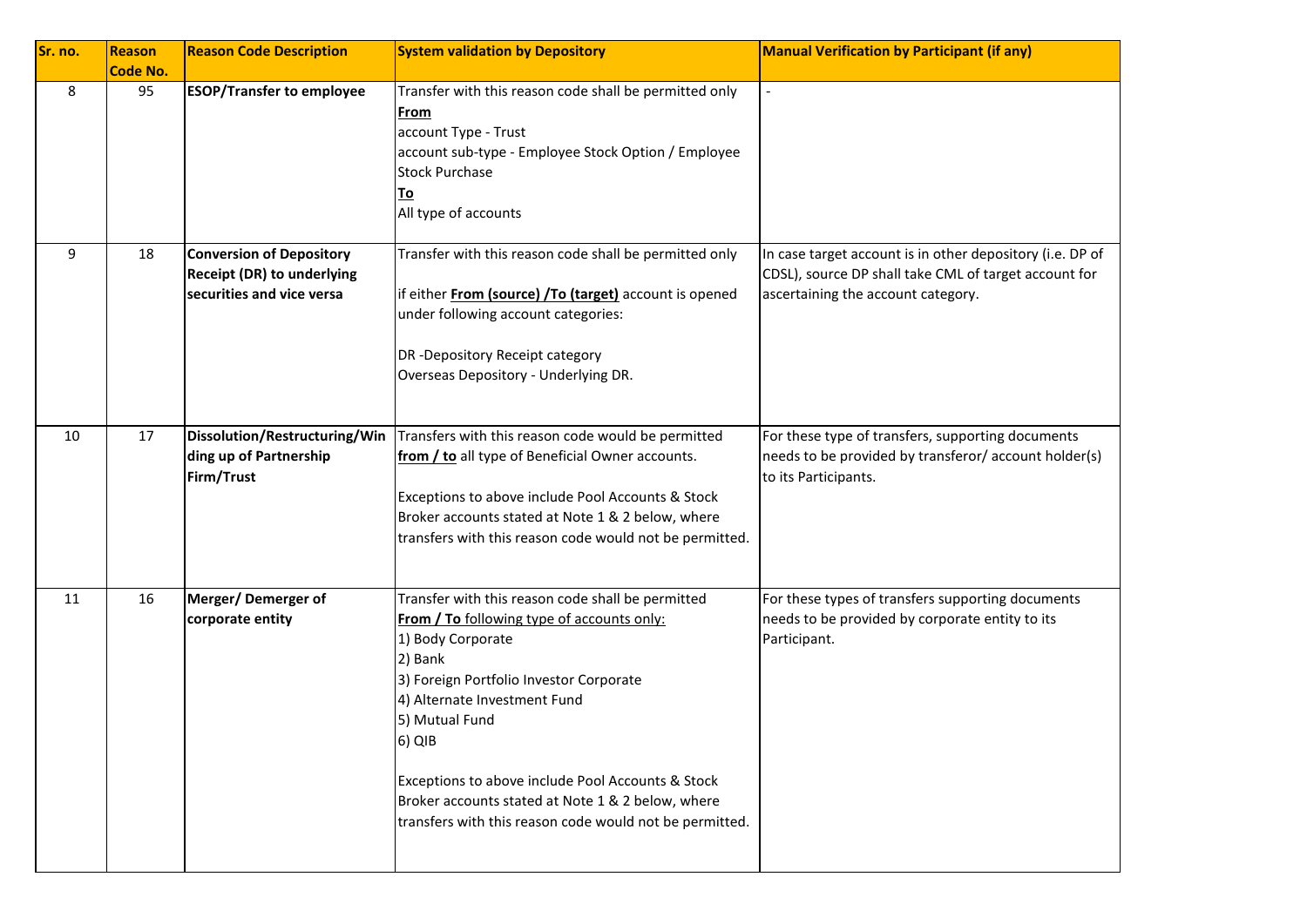| Sr. no. | Reason<br><b>Code No.</b> | <b>Reason Code Description</b>                                       | <b>System validation by Depository</b>                                                                                                                                                                                                                                                                                                                                                 | <b>Manual Verification by Participant (if any)</b>                                                                                                                                                                                                                                                                                                                                                                                                                                                                           |
|---------|---------------------------|----------------------------------------------------------------------|----------------------------------------------------------------------------------------------------------------------------------------------------------------------------------------------------------------------------------------------------------------------------------------------------------------------------------------------------------------------------------------|------------------------------------------------------------------------------------------------------------------------------------------------------------------------------------------------------------------------------------------------------------------------------------------------------------------------------------------------------------------------------------------------------------------------------------------------------------------------------------------------------------------------------|
| 12      | 14                        | <b>Redemption of Mutual Fund</b><br><b>Units</b>                     | Transfer with this reason code shall be permitted<br>From<br>All type of accounts<br>Exceptions to above include Pool Accounts & Stock<br>Broker accounts stated at Note 1 & 2 below, where<br>transfers with this reason code would not be permitted.<br>To<br>Account type - 'Mutual Fund' only.<br>Transfer with this reason code shall be permitted for<br>Mutual Fund ISINs only. |                                                                                                                                                                                                                                                                                                                                                                                                                                                                                                                              |
| 13      | 88                        | <b>Transfer between Minor</b><br><b>Account and Guardian Account</b> | Transfer with this reason code shall be permitted only<br>when either From (source) or To (target) account has<br>guardian details captured.                                                                                                                                                                                                                                           |                                                                                                                                                                                                                                                                                                                                                                                                                                                                                                                              |
| 14      | 90                        | <b>Transfer between Partner and</b><br>Firm, Director and Company    | Transfers with this reason code would be permitted<br>from / to all type of Beneficial Owner accounts.<br>Exceptions to above include:<br>a) Both source and target account cannot be Corporate<br>Account.<br>b) Pool Accounts & Stock Broker accounts stated at Note<br>1 & 2 below, where transfers with this reason code<br>would not be permitted.                                |                                                                                                                                                                                                                                                                                                                                                                                                                                                                                                                              |
| 15      | 89                        | Transfer between specified<br>family members                         | Transfer with this reason code shall be permitted only<br>From/To<br>Individual (Resident ordinary, NRI, Foreign national) and<br>HUF accounts.<br>Exceptions to above include Pool Accounts & Stock<br>Broker accounts stated at Note 1 & 2 below, where<br>transfers with this reason code would not be permitted.                                                                   | To be used for transfer of securities between specified<br>family members: Participants should obtain the<br>"relation" between the transferor and transferee &<br>keep the same on record. Family members means<br>relatives as given below:<br>1. Spouse, 2. Father (including step-father), 3. Mother<br>(including step-mother), 4. Son (including step-son) 5.<br>Son's wife, 6. Daughter, 7. Daughter's husband, 8.<br>Brother (including step-brother), 9. Sister (including<br>step-sister) 10. Members of same HUF. |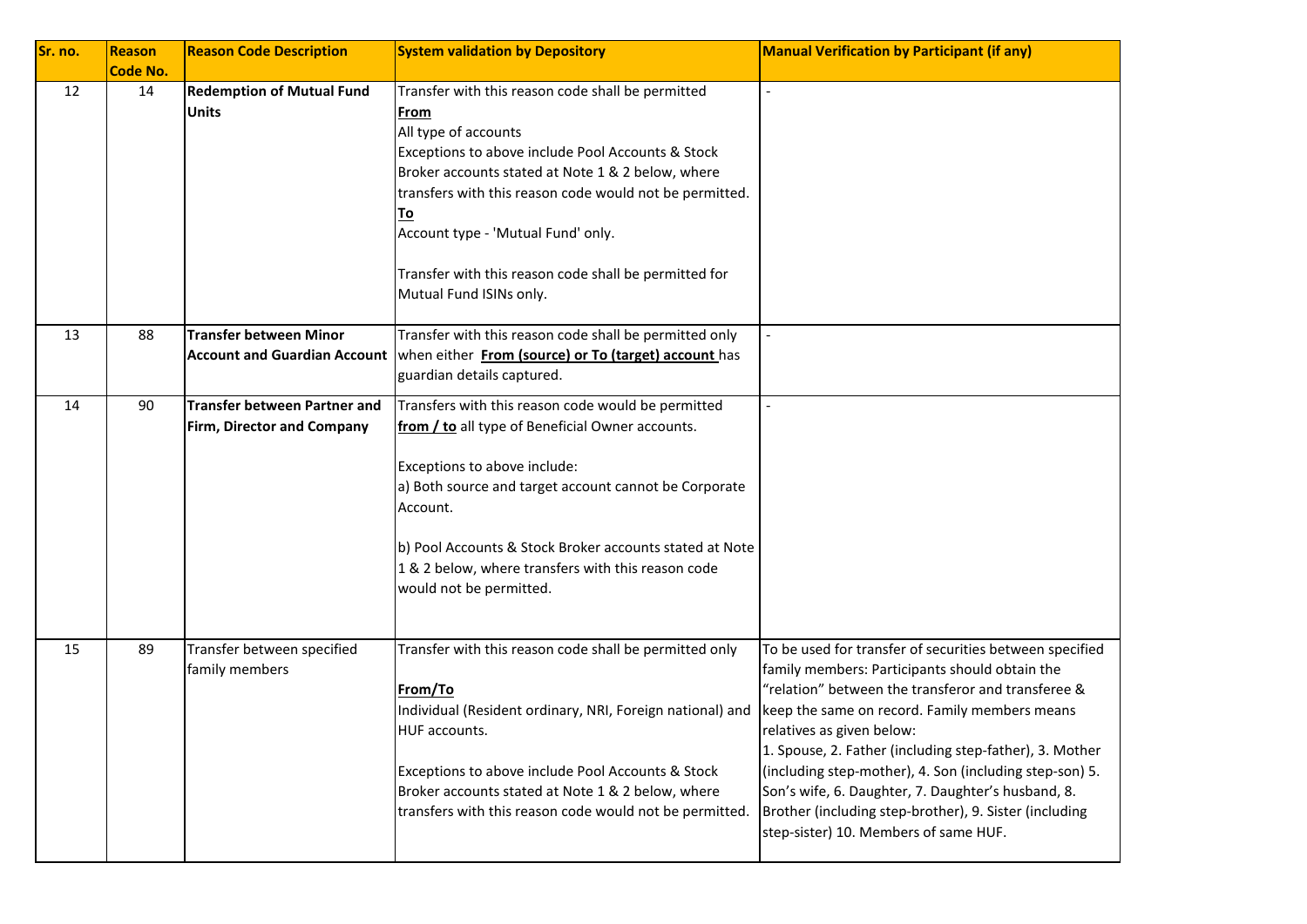| Sr. no. | Reason          | <b>Reason Code Description</b>                                                       | <b>System validation by Depository</b>                                                                                                                                                                                                                                                                                                                                                                                                                                                                                                                                                                                                              | <b>Manual Verification by Participant (if any)</b>                                                                                                                                                                                                                      |
|---------|-----------------|--------------------------------------------------------------------------------------|-----------------------------------------------------------------------------------------------------------------------------------------------------------------------------------------------------------------------------------------------------------------------------------------------------------------------------------------------------------------------------------------------------------------------------------------------------------------------------------------------------------------------------------------------------------------------------------------------------------------------------------------------------|-------------------------------------------------------------------------------------------------------------------------------------------------------------------------------------------------------------------------------------------------------------------------|
|         | <b>Code No.</b> |                                                                                      |                                                                                                                                                                                                                                                                                                                                                                                                                                                                                                                                                                                                                                                     |                                                                                                                                                                                                                                                                         |
| 16      | 15              | <b>Transposition - Between joint</b><br>account of same holders                      | Transfer with this reason code shall be permitted<br>From/To all type of accounts subject to following<br>conditions:<br>1) Both Source and Target account should be Joint<br>Account.<br>2). Number of account holders in source account should<br>match with Number of account holders in target account<br>3) PANs of account holders in source account should<br>match with PANs of account holders in target account<br>(irrespective of sequence of account holder/PAN).<br>Exceptions to above include Pool Accounts & Stock<br>Broker accounts stated at Note 1 & 2 below, where<br>transfers with this reason code would not be permitted. | To be used for transfer of securities between joint<br>account of same holders (order of holders may be<br>different in both accounts).<br>In case target account is in other Depository (i.e. DP of<br>CDSL), DP shall take CML of target account for<br>verification. |
| 17      | 19              | <b>Trust to Beneficiaries/On HUF</b><br>dissolution to Karta &<br><b>Coparceners</b> | Transfers with this reason code would be permitted<br>from / to all type of Beneficial Owner accounts.<br>Exceptions to above include Pool Accounts & Stock<br>Broker accounts stated at Note 1 & 2 below, where<br>transfers with this reason code would not be permitted.                                                                                                                                                                                                                                                                                                                                                                         | For these type of transfers, supporting documents/<br>Deeds needs to be provided by transferor/ account<br>holder(s) to Participants.                                                                                                                                   |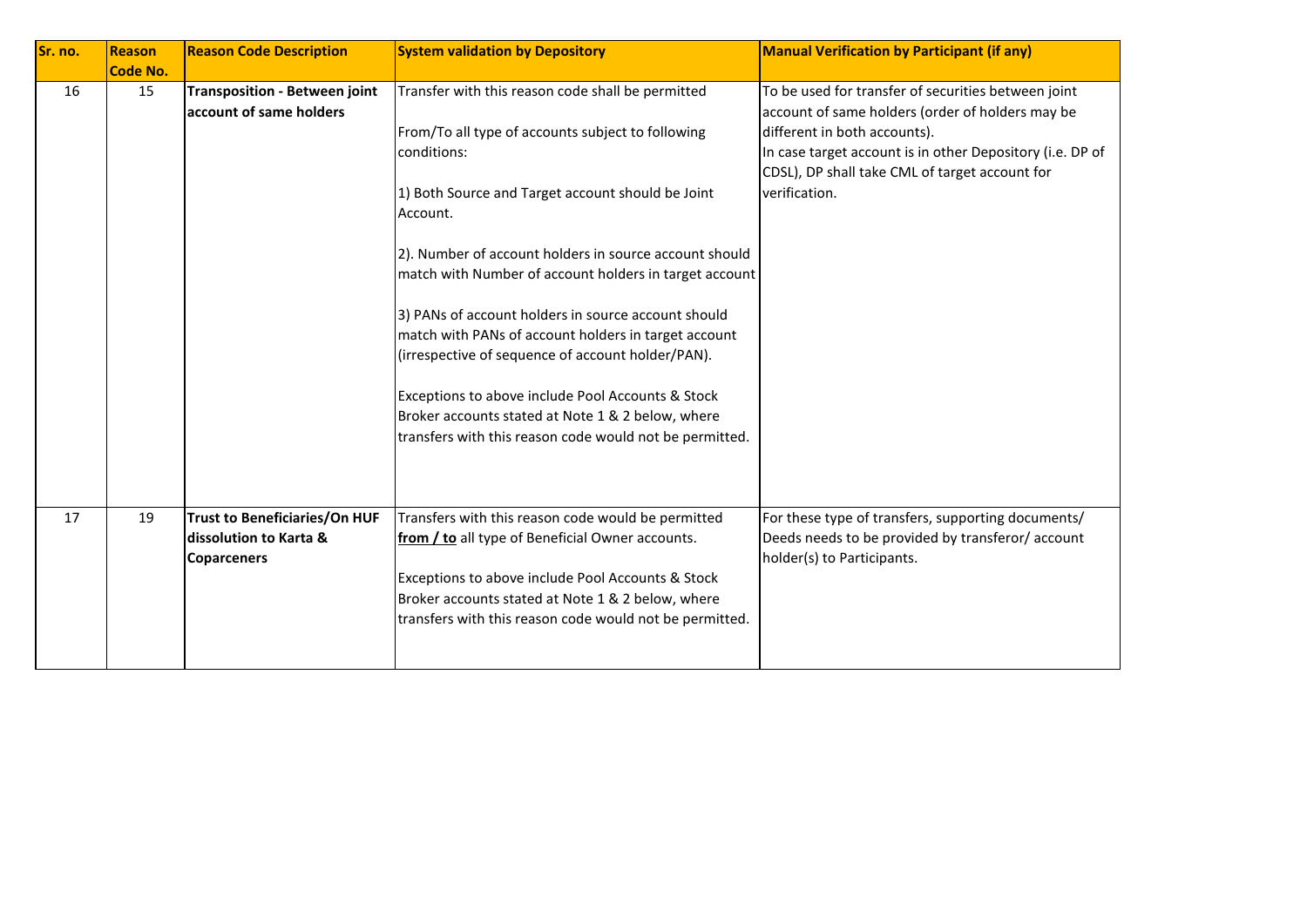| Sr. no. | Reason<br><b>Code No.</b> | <b>Reason Code Description</b>                                                                | <b>System validation by Depository</b>                                                                                                                                                                                                                                                                                                 | <b>Manual Verification by Participant (if any)</b>                                                                                                                                                     |
|---------|---------------------------|-----------------------------------------------------------------------------------------------|----------------------------------------------------------------------------------------------------------------------------------------------------------------------------------------------------------------------------------------------------------------------------------------------------------------------------------------|--------------------------------------------------------------------------------------------------------------------------------------------------------------------------------------------------------|
| 18      | 21                        | <b>Transfer from</b><br>Nominee/Surviving holder to<br>beneficiary                            | Transfers with this reason code would be permitted<br>From<br>Individual (Resident ordinary, NRI, Foreign national)<br>accounts.<br>Τo<br>all types of BO accounts                                                                                                                                                                     | For this type of transfers, Participant to verify whether<br>securities intended to be transferred are received in<br>source account through transmission.                                             |
|         |                           |                                                                                               | Exceptions (for both from / to) above include Pool<br>Accounts & Stock Broker accounts stated at Note 1 & 2<br>below, where transfers with this reason code would not<br>be permitted.                                                                                                                                                 |                                                                                                                                                                                                        |
| 19      | 26                        | <b>Change of nominee</b><br>shareholder appointed under<br>section 187(1) of Companies<br>Act | Transfers with this reason code would be permitted<br>From / To all types of BO accounts for Equity ISINs only.<br>Exceptions (for both from / to) above include Pool<br>Accounts & Stock Broker accounts stated at Note 1 & 2<br>below, where transfers with this reason code would not<br>be permitted.                              | Copy of the Board resolution of the company effecting<br>change of nominee shareholders (evidencing change/<br>appointment of nominee shareholder) to be provided<br>by account holder to Participant. |
| 20      | 27                        | <b>Off-Market Swap</b>                                                                        | Transfers with this reason code would be permitted<br>From / To<br>Account Types - Body Corporate, Bank, FPI, AIF, Mutual<br>Fund, QIB only.<br>Exceptions (for both from / to) above include Pool<br>Accounts & Stock Broker accounts stated at Note 1 & 2<br>below, where transfers with this reason code would not<br>be permitted. | Participant to obtain Declaration from the account<br>holder/transferor about the swap deal and a certified<br>copy of the swap agreement.                                                             |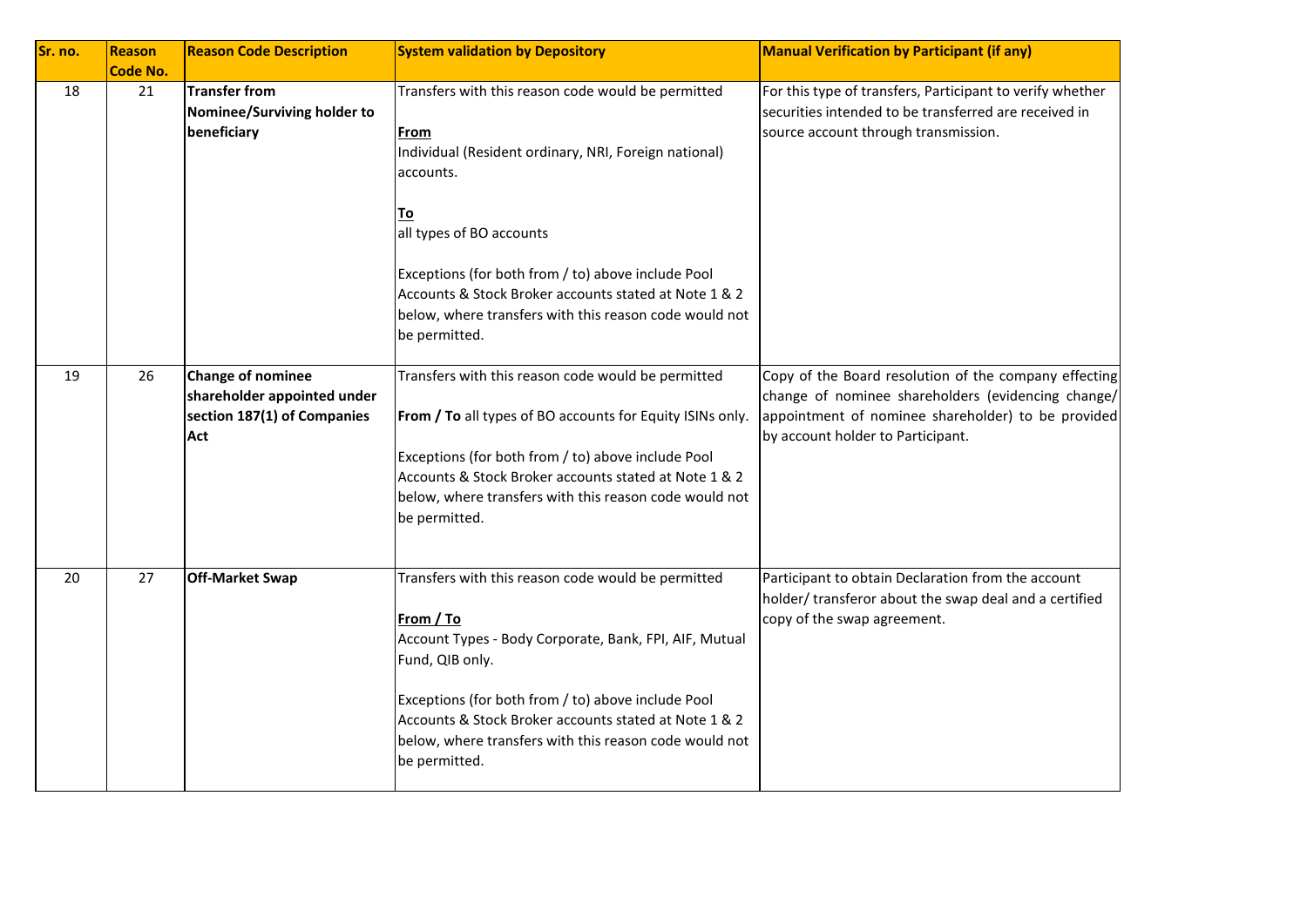| Sr. no. | Reason<br><b>Code No.</b> | <b>Reason Code Description</b> | <b>System validation by Depository</b>                                                                                                                                                                                                                                                                                                                                                                                                                                                            | <b>Manual Verification by Participant (if any)</b>                                                                                                                                                                                                             |
|---------|---------------------------|--------------------------------|---------------------------------------------------------------------------------------------------------------------------------------------------------------------------------------------------------------------------------------------------------------------------------------------------------------------------------------------------------------------------------------------------------------------------------------------------------------------------------------------------|----------------------------------------------------------------------------------------------------------------------------------------------------------------------------------------------------------------------------------------------------------------|
| 21      | 28                        | Delisting - Exit offer         | Transfers with this reason code would be permitted<br>From<br>All types of BO accounts.<br>To<br>Those accounts enabled to receive securities for exit<br>offer for temporary period under account type - "Body<br>Corporate", "Bank" as per the request and details<br>received from concerned Issuer.<br>Exceptions (for both from / to) above include Pool<br>Accounts & Stock Broker accounts stated at Note 1 & 2<br>below, where transfers with this reason code would not<br>be permitted. | For these type of transfers, supporting documents like<br>Copy of the delisting offer/ public notice (sent by the<br>company to the shareholder, having target demat<br>account details of the company) needs to be provided<br>by transferor to Participants. |
| 22      | 92                        | Gift                           | Transfers with this reason code would be permitted<br>from / to all type of Beneficial Owner accounts like<br>Resident, NRI, HUF, Body Corporates, etc.<br>Exceptions to above include Pool Accounts & Stock<br>Broker accounts stated at Note 1 & 2 below, where<br>transfers with this reason code would not be permitted.                                                                                                                                                                      | $\overline{a}$                                                                                                                                                                                                                                                 |
| 23      | 93                        | <b>Donation</b>                | Transfers with this reason code would be permitted<br>from / to all type of Beneficial Owner accounts like<br>Resident, NRI, HUF, Body Corporates, etc.<br>Exceptions to above include Pool Accounts & Stock<br>Broker accounts stated at Note 1 & 2 below, where<br>transfers with this reason code would not be permitted.                                                                                                                                                                      |                                                                                                                                                                                                                                                                |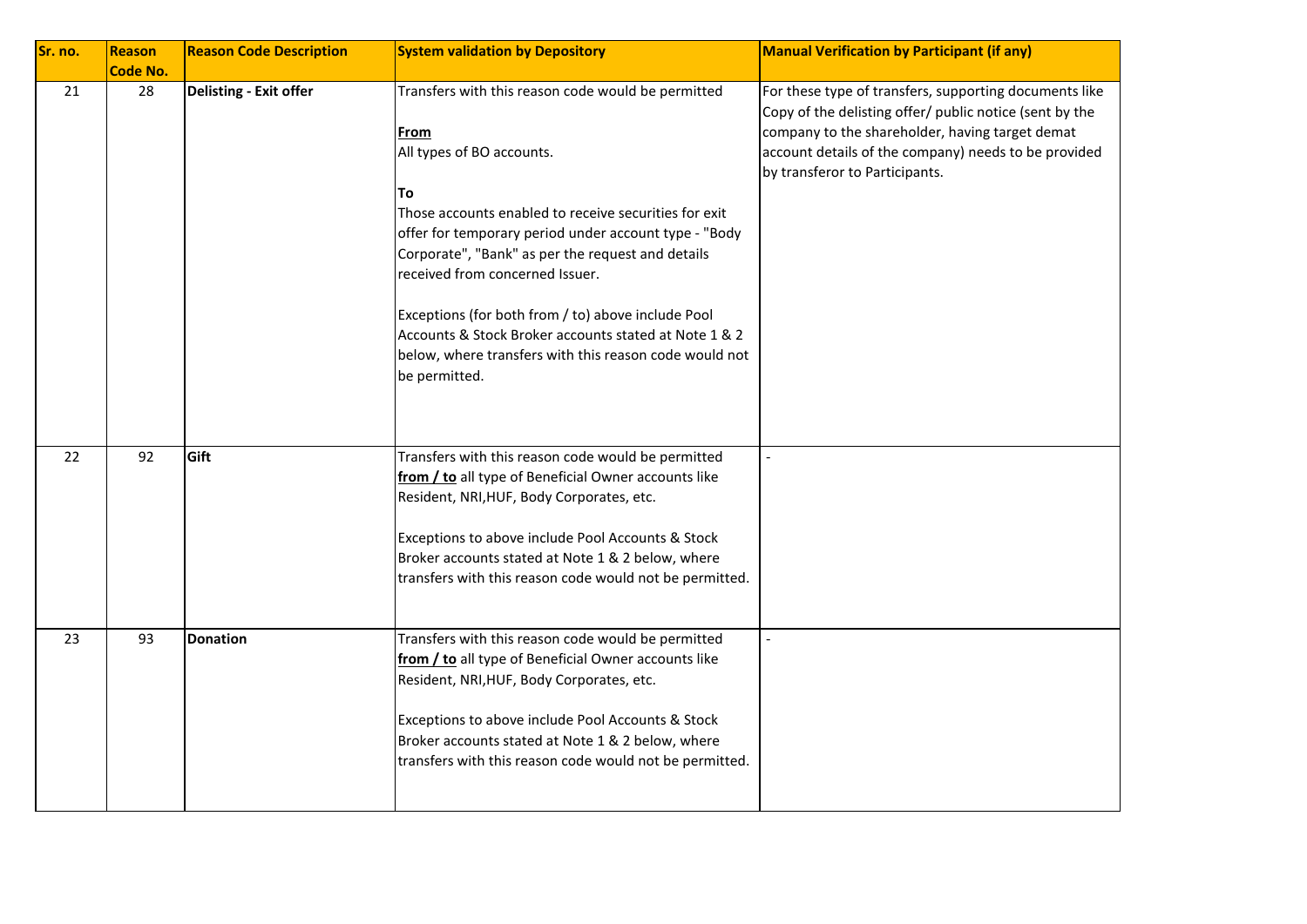| Sr. no. | Reason<br><b>Code No.</b> | <b>Reason Code Description</b>                                                                             | <b>System validation by Depository</b>                                                                                                                                                                                                                                                                                       | <b>Manual Verification by Participant (if any)</b> |
|---------|---------------------------|------------------------------------------------------------------------------------------------------------|------------------------------------------------------------------------------------------------------------------------------------------------------------------------------------------------------------------------------------------------------------------------------------------------------------------------------|----------------------------------------------------|
| 24      | $\mathbf{1}$              | <b>Off-Market Sale</b>                                                                                     | Transfers with this reason code would be permitted<br>from / to all type of Beneficial Owner accounts like<br>Resident, NRI, HUF, Body Corporates, etc.<br>Exceptions to above include Pool Accounts & Stock<br>Broker accounts stated at Note 1 & 2 below, where<br>transfers with this reason code would not be permitted. | $\equiv$                                           |
| 25      | 23                        | Transfer of securities from/to<br>account of PMS provider<br>to/from the account of its<br>various clients | Transfer with this reason code would be permitted if<br>either From (source)/ To (target) account is tagged of a<br>PMS service provider.                                                                                                                                                                                    | $\overline{\phantom{a}}$                           |
| 26      | 24                        | <b>Margin to Custodian</b>                                                                                 | Transfers with this reason code would be permitted<br><u>From</u><br>accounts tagged as 'Custodial Clients'<br>To<br>accounts tagged as 'Client collateral account-Custodian'<br>This Reason code shall be enabled only for Custodian<br>Participants.                                                                       |                                                    |
| 27      | 25                        | Margin returned by Custodian                                                                               | Transfers with this reason code would be permitted<br>From<br>accounts tagged as 'Client collateral account-Custodian'<br><u>To</u><br>accounts tagged as 'Custodial Clients'<br>This Reason code shall be enabled only for Custodian<br>Participants.                                                                       |                                                    |